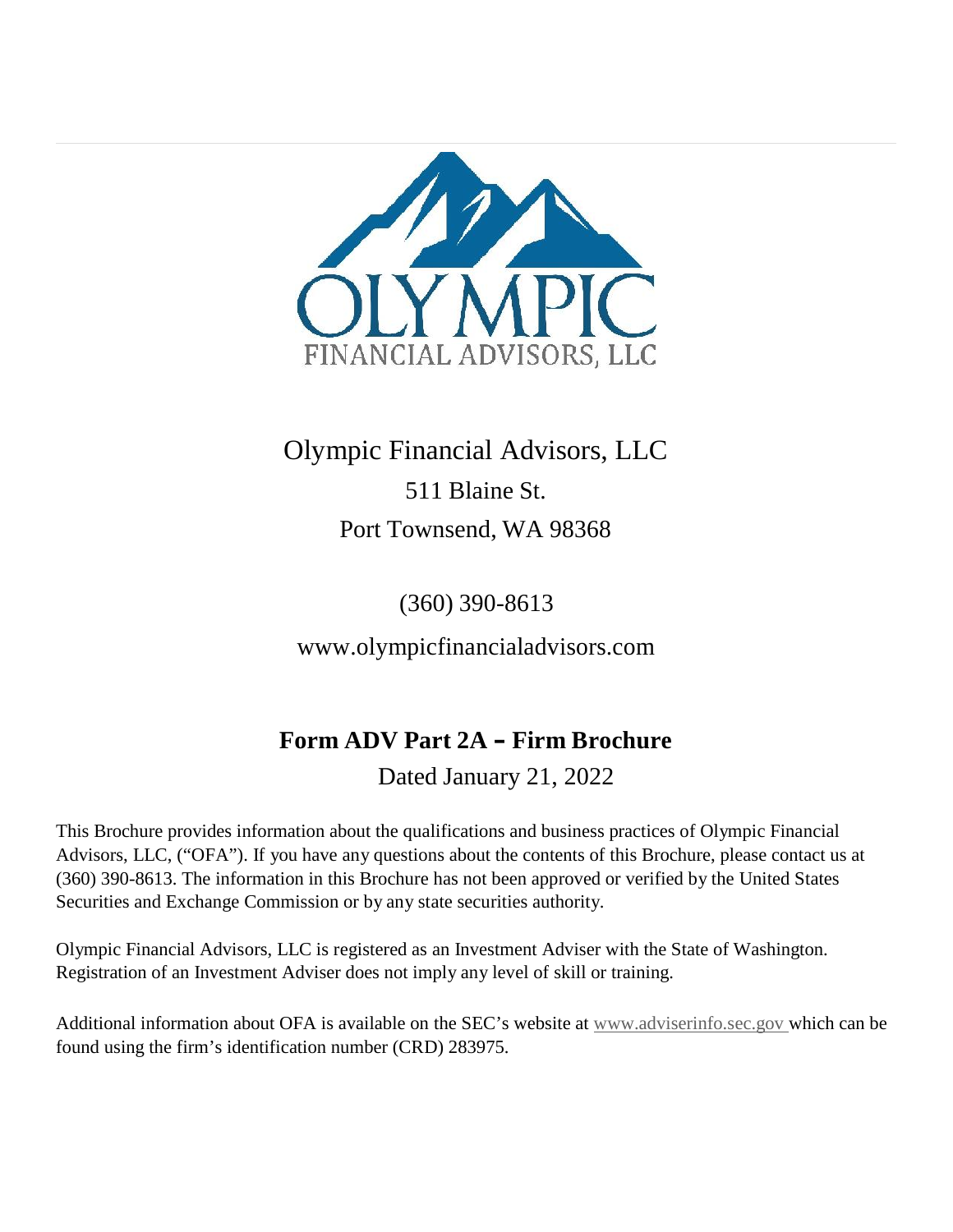## Item 2: Material Changes

The material changes in this brochure from the last updating amendment of Olympic Financial Advisors, LLC on January 23, 2021 are described below. Material changes relate to the firm's policies, practices or conflicts of interests.

 The firm has updated the assets under management with the annual renewal (Item 4).  $\overline{1}$  The firm has a revised fee schedule (Item 5).

The firm mayat any time update this document and either send a copy of its updated brochure or provide a summary of material changes to its brochure and an offer to send an electronic or hard copy form of the updated brochure. Clients are also able to download this brochure from the SEC's website www.adviserinfo.sec.gov or may contact our office at (360)390-8613 to request a copy at any time.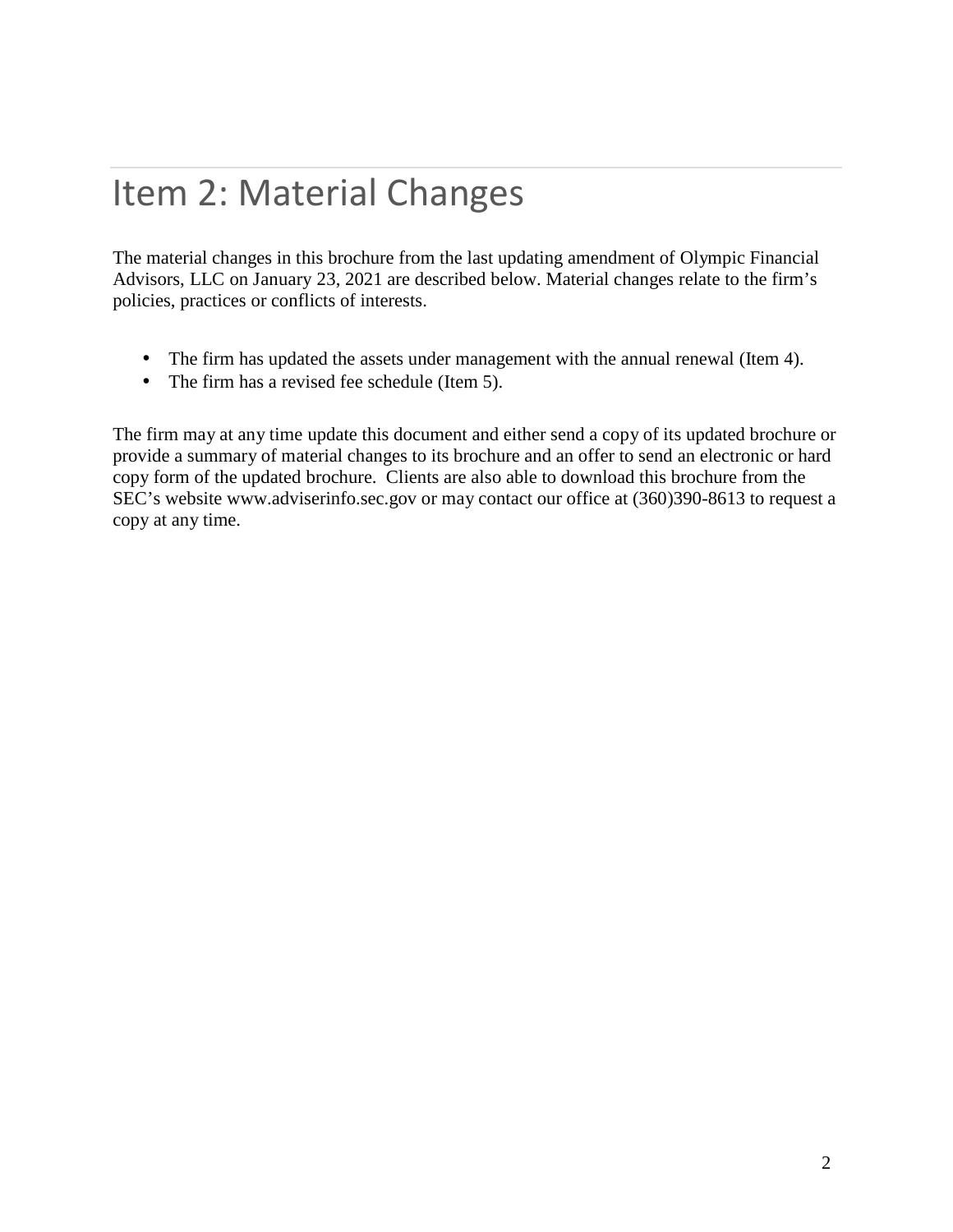# Item 3: Table of Contents

| <b>Contents</b>                                                                                   |  |
|---------------------------------------------------------------------------------------------------|--|
|                                                                                                   |  |
|                                                                                                   |  |
|                                                                                                   |  |
|                                                                                                   |  |
|                                                                                                   |  |
|                                                                                                   |  |
|                                                                                                   |  |
|                                                                                                   |  |
|                                                                                                   |  |
|                                                                                                   |  |
| Item 11: Code of Ethics, Participation or Interest in Client Transactions and Personal Trading 14 |  |
|                                                                                                   |  |
|                                                                                                   |  |
|                                                                                                   |  |
|                                                                                                   |  |
|                                                                                                   |  |
|                                                                                                   |  |
|                                                                                                   |  |
|                                                                                                   |  |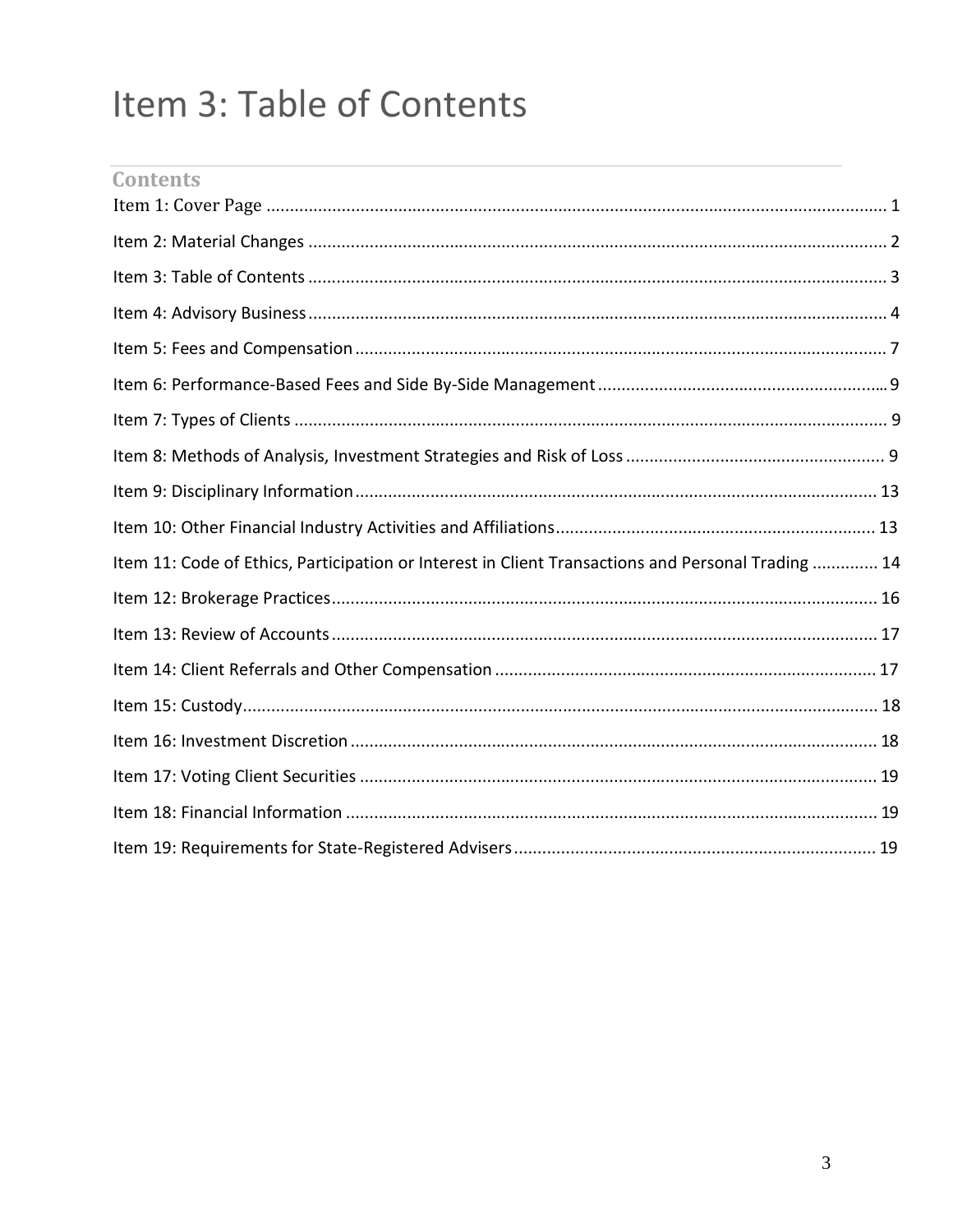## Item 4: Advisory Business

#### **Description of Advisory Firm**

Olympic Financial Advisors, LLC (hereinafter "OFA") is registered as an Investment Adviser with the State of Washington. We were founded in 2016. William P. ("Bill") Beezley is the principal owner of OFA. As of December 31, 2021, OFA had \$28,360,398 in client assets under management.

#### **Types of Advisory Services**

#### **A. Investment Management Services**

OFA is in the business of managing individually tailored investment portfolios. Our firm provides continuous advice to a client regarding the investment of your funds based on your individual needs. Through personal discussions in which goals and objectives based on your particular circumstances are established, we develop a personal investment policy or an investment plan with an asset allocation target and create and manage a portfolio based on that policy and allocation target. During our data-gathering process, we determine your individual objectives, time horizons, risk tolerance, and liquidity needs. We may also review and discuss your prior investment history, as well as family composition and background.

Account supervision is guided by your stated objectives (e.g., maximum capital appreciation, growth, income, or growth and income), as well as tax considerations. Clients may impose reasonable restrictions on investing in certain securities, types of securities, or industry sectors. Fees pertaining to this service are outlined in Item 5 of this brochure.

#### **B. Financial Planning**

Financial planning is a comprehensive evaluation of your current and future financial state by using currently known variables to predict future cash flows, asset values and withdrawal plans. The key defining aspect of financial planning is that through the financial planning process, all questions, information and analysis will be considered as they impact and are impacted by the entire financial and life situation of the client. Clients purchasing this service will receive a written or an electronic report, providing you with a detailed financial plan designed to achieve your stated financial goals and objectives.

You always have the right to decide whether or not to act upon our recommendations. If you elect to act on any of the recommendations, you always have the right to effect the transactions through anyone of your choosing.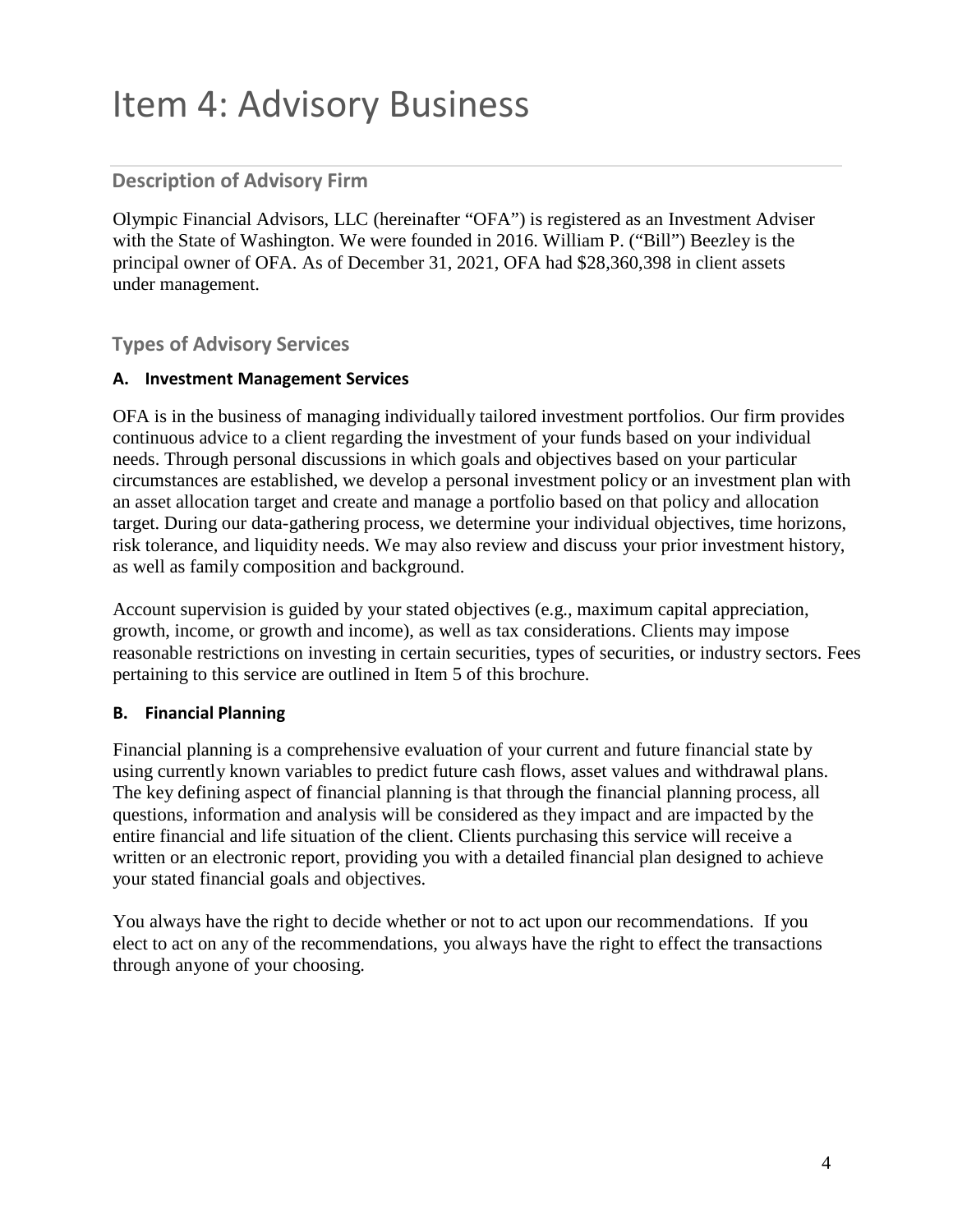In general, the financial plan will address any or all of the following areas of concern. OFA will work with you to select the specific areas to cover. These areas may include, but are not limited to, the following:

- **Cash Flow and Debt Management**: We will conduct a review of your income and expenses to determine your current surplus or deficit along with advice on prioritizing how any surplus should be used or how to reduce expenses if they exceed your income. Advice may also be provided on which debts to pay off first based on factors such as the interest rate of the debt and any income tax ramifications. We may also recommend what we believe to be an appropriate cash reserve that should be considered for emergencies and other financial goals, along with a review of accounts (such as money market funds) for such reserves, plus strategies to save desired amounts.
- **College Savings**: Includes projecting the amount that will be needed to achieve college or other post-secondary education funding goals, along with advice on ways for you to save the desired amount. Recommendations as to savings strategies are included, and, if needed, we will review your financial picture as itrelates to eligibility for financial aid or the best way to contribute to grandchildren (if appropriate).
- **Employee Benefits Optimization**: We will provide review and analysis as to whether you, as an employee, are taking the maximum advantage possible of your employee benefits. If you are a business owner, we will consider and/or recommend the various benefit programs that can be structured to meet both business and personal retirement goals.
- **Financial Goals**: We will help clients identify financial goals and develop a plan to reach them. We will identify what you plan to accomplish, what resources you will need to make it happen, how much time you will need to reach the goal, and how much you should budget for your goal.
- **Investment Analysis**: This may involve developing an asset allocation strategy to meet clients' financial goals and risk tolerance, providing information on investment vehicles and strategies, reviewing employee stock options, as well as assisting you in establishing your own investment account at a selected broker/dealer or custodian. The strategies and types of investments we may recommend are further discussed in Item 8 of this brochure.
- **Retirement Planning**: Our retirement planning services typically include projections of your likelihood of achieving your financial goals, typically focusing on financial independence as the primary objective. For situations where projections show less than the desired results, we may make recommendations, including those that may impact the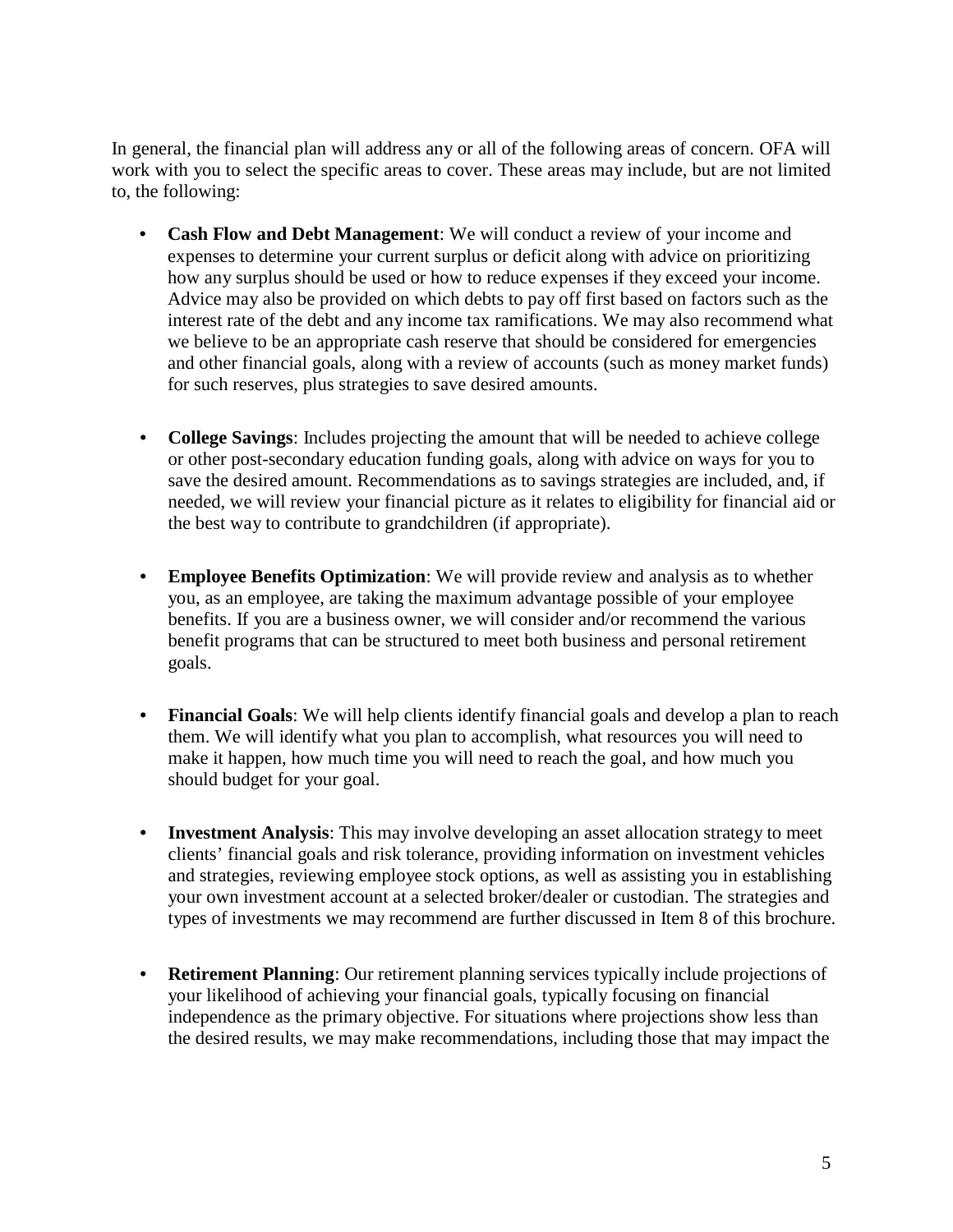original projections by adjusting certain variables (e.g., working longer, saving more, spending less, taking more risk with investments).

If you are near retirement or already retired, advice may be given on appropriate distribution strategies to minimize the likelihood of running out of money or having to adversely alter spending during your retirement years.

#### **C. Educational Seminars**

Olympic Financial Advisors may provide educational seminars on an "as announced" basis for groups seeking general advice on investments and other areas of personal finance. The content of these seminars will vary depending upon the needs of the attendees. These seminars are purely educational in nature and do not involve the sale of any investment products. Information presented will not be based on any individual's person's need, nor does OFA provide individualized investment advice to attendees during these seminars.

#### **Client Tailored Services and Client Imposed Restrictions**

OFA offers the same suite of services to all of our clients. However, specific client financial plans and their implementation are dependent upon a client Investment Policy Statement, which outlines each client's current situation (income, tax levels, and risk tolerance levels) and is used to construct your specific plan to aid in the selection of a portfolio that matches restrictions, needs, and targets.

#### **Wrap Fee Programs**

We do not participate in wrap fee programs.

#### **Assets Under Management**

OFA has the following assets under management:

| <b>Discretionary Amounts:</b> | <b>Non-Discretionary Amounts:</b> | <b>Date Calculated:</b> |
|-------------------------------|-----------------------------------|-------------------------|
| \$28,360,398                  | \$0.00                            | December 31, 2021       |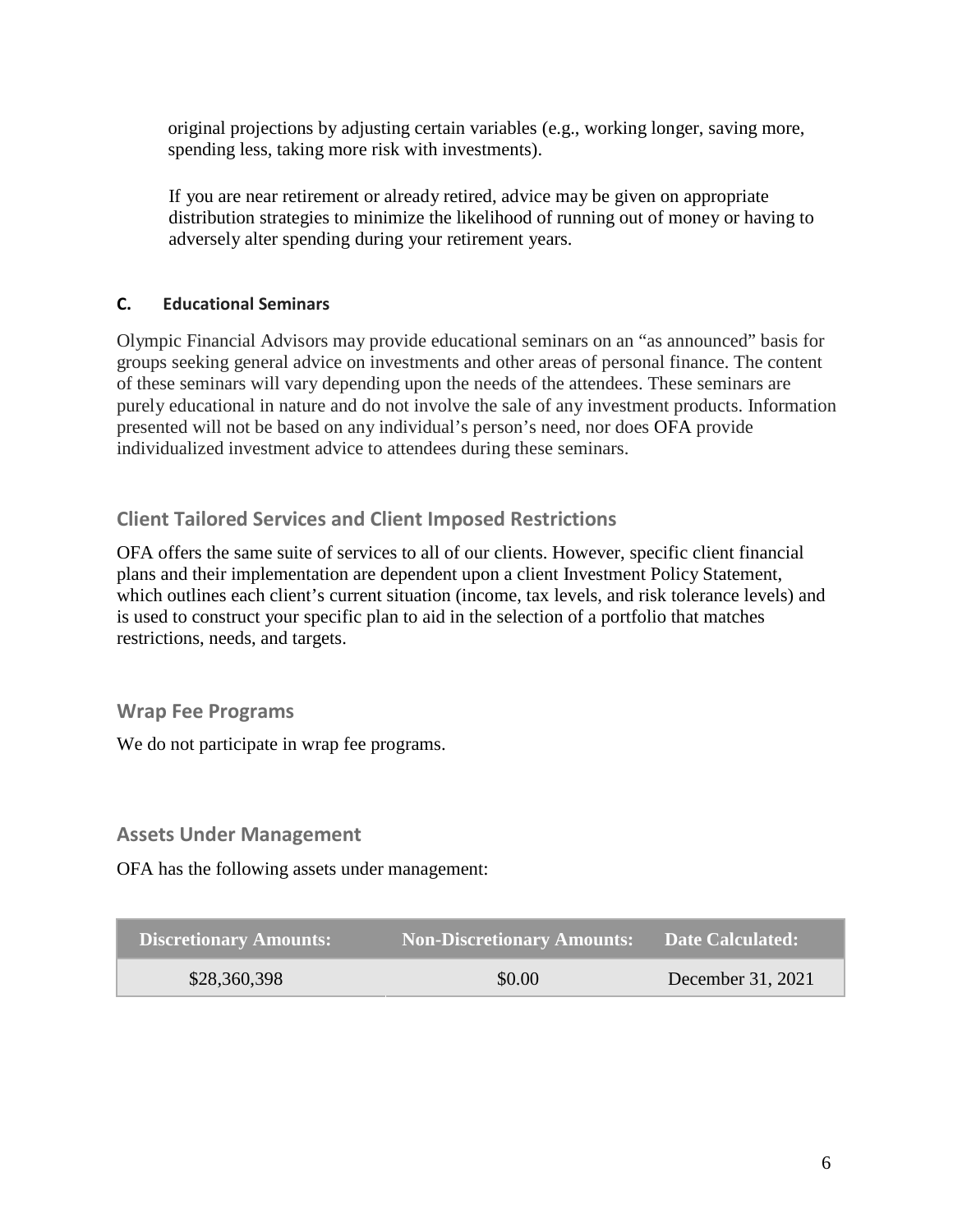## Item 5: Fees and Compensation

Unless a client has received the firm's disclosure brochure at least 48 hours prior to signing the investment advisory contract, the investment advisory contract may be terminated by the client within five (5) business days of signing the contract without incurring any advisory fees and without penalty. The amount and calculation of our fee depends on the type of advisory service we are performing. When advisory fees are charged, OFA will provide clients with the following information: the amount of the fee, the formula used to calculate the fee, and the time period covered by the fee. Please review the fee and compensation information for each of our services below.

#### **Investment Management Services**

Our standard advisory fee is based on the market value of the assets under management and is calculated as follows:

| <b>Account Value</b> | <b>Annual Advisory Fee</b> |
|----------------------|----------------------------|
| $$0 - $500,000$      | 0.85%                      |
| \$500,001 and Above  | 0.70%                      |

In computing the market value of any investment contained in the account, each security listed on any national securities exchange shall be valued at the last quoted sale price on the valuation date on the principal exchange on which such security is traded. Any other security or asset shall be valued in a manner determined in good faith by OFA to reflect its fair market value. Assigned valuations will be consistent with our fiduciary duty to act in our clients' best interests. Clients will receive information regarding the valuation of their account(s) on their advisory fee invoice. Clients can contact us if they disagree or would otherwise like to discuss the valuation of their account(s).

On occasion, we may negotiate a different investment advisory fee with a client based on the nature and complexity of the client's account. Fees are pro-rated and paid in arrears on a quarterly basis. The advisory fee is a blended fee and is calculated by assessing the percentage rates using the predefined levels of assets as shown in the above chart, resulting in a combined weighted fee. For example, an account valued at \$1,500,000 would pay an effective fee of 0.75% with the annual fee of \$11,250.00. The quarterly fee is determined by the following calculation: ((\$500,000 x 0.85%)  $+(\$1,000,000 \times 0.70%) \div 4= \$2,813.00$ . No increase in the annual fee shall be effective without agreement from the client by signing a new agreement or amendment to their current advisory agreement.

Advisory fees are directly debited from client accounts or the client may choose to pay by check. Accounts initiated or terminated during a calendar quarter will be charged a pro-rated fee based on the amount of time remaining in the billing period. An account may be terminated with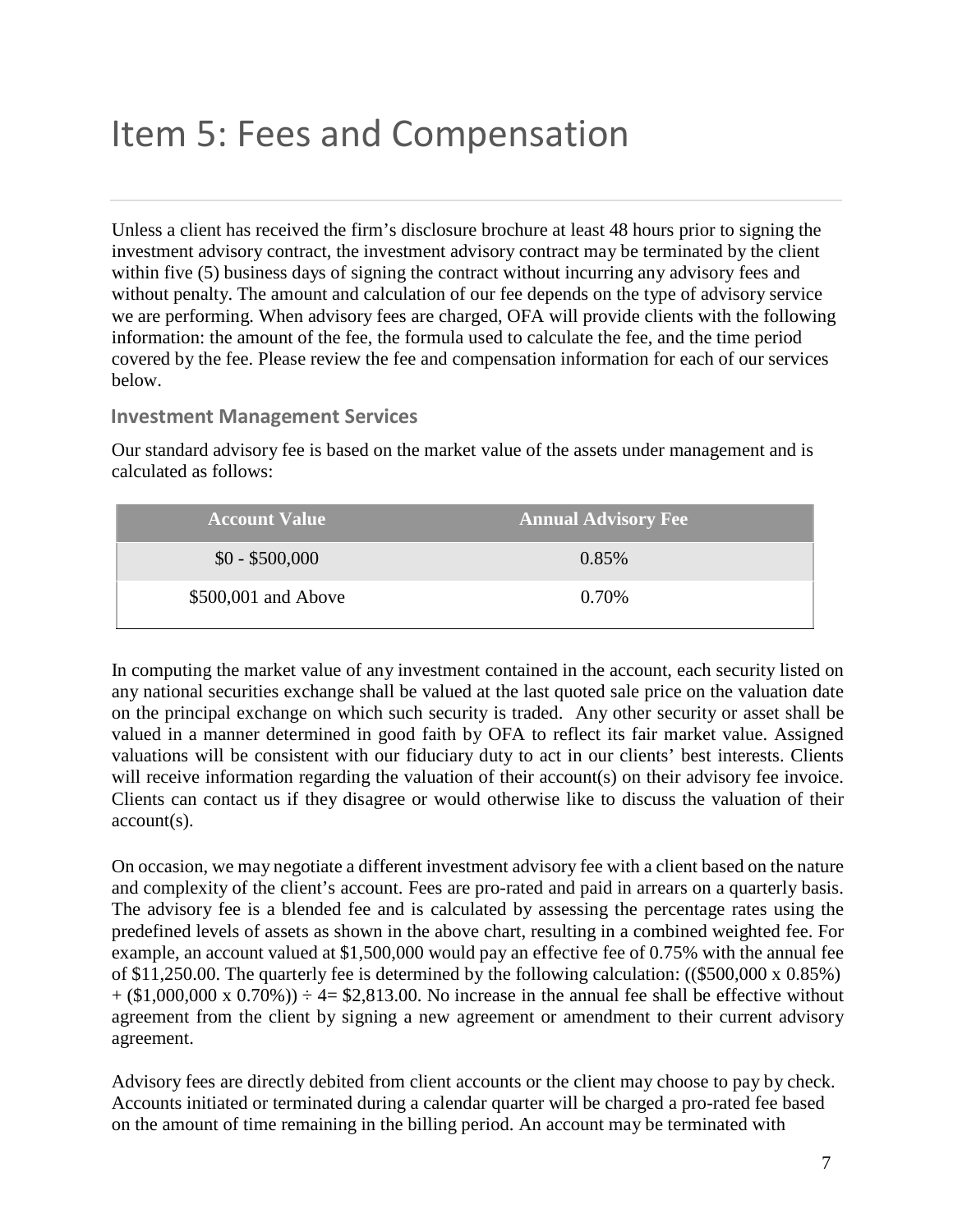written notice at least 30 calendar days in advance. Since fees are paid in arrears, no rebate will be needed upon termination of the account.

#### **Ongoing Financial Planning**

For those Investment management clients with a minimum of \$500,000 invested with us, we provide a basic financial plan and one hour of consulting per quarter for no additional charge other than the advisory fee outlined above.

#### **Educational Seminars**

Fees for retirement plan employee educational seminars will vary due to scope, length, and complexity of seminars. As a standalone, OFA will provide employee educational services for \$800/day, \$400/half day, or \$250/ single meeting or a travel day, if required, on a day other than the meeting day itself. Clients will also pay OFA's reasonable travel expenses. Fees may be negotiable in certain cases. In certain circumstances, OFA may also provide pro bono seminars at our own discretion.

#### **Other Types of Fees and Expenses**

Our fees are exclusive of brokerage commissions, transaction fees, and other related costs and expenses that may be incurred by the client. Clients may incur certain charges imposed by custodians, brokers, and other third parties such as custodial fees, deferred sales charges, oddlot differentials, transfer taxes, wire transfer and electronic fund fees, and other fees and taxes on brokerage accounts and securities transactions. Mutual fund and exchange traded funds also charge internal management fees, which are disclosed in a fund's prospectus. Such charges, fees and commissions are exclusive of and in addition to our fee, and we shall not receive any portion of these commissions, fees, and costs.

Item 12 further describes the factors that we consider in selecting or recommending brokerdealers for client's transactions and determining the reasonableness of their compensation (e.g., commissions). Clients have the option to purchase recommended investment products through other brokers or agents that are not affiliated with OFA.

OFA does not accept compensation for the sale of securities or other investment products including asset-based sales charges or service fees from the sale of mutual funds.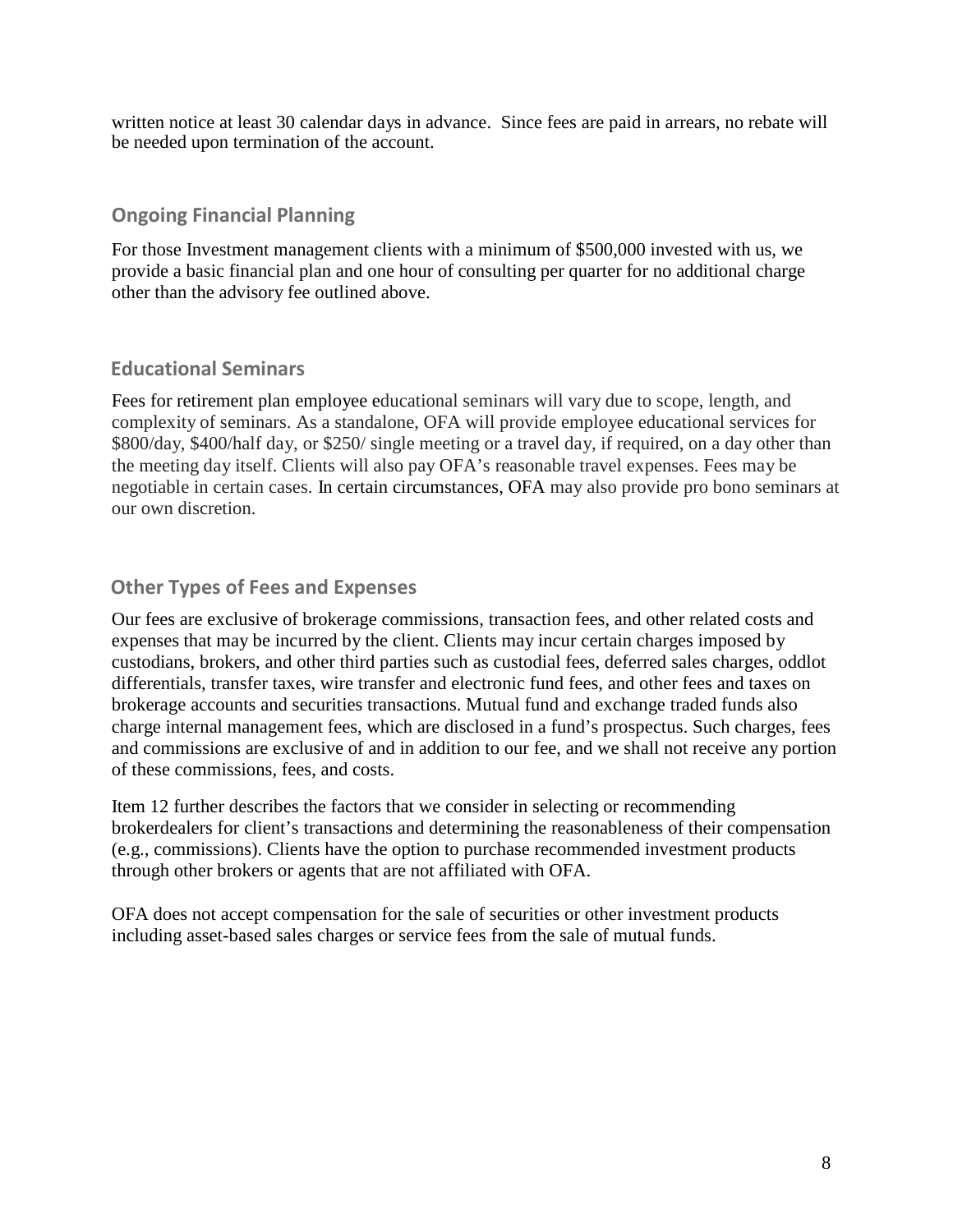We do not provide clients advice as to the tax deductibility of our advisory fees. Clients are directed to consult a tax professional to determine the potential tax deductibility of the payment of advisory fees.

## Item 6: Performance-Based Fees and Side By-Side Management

OFA does not charge performance related fees. No part of the investment management fee is calculated as a percentage of the capital gain or capital appreciation of assets.

### Item 7: Types of Clients

OFA provides financial planning and portfolio management services to individuals, high networth individuals, foundations, nonprofits and corporations or other businesses.

Our minimum account size for ongoing investment management services is \$500,000. This minimum may be modified in certain circumstances, such as the inclusion of additional family member accounts.

# Item 8: Methods of Analysis, Investment Strategies and Risk of Loss

Olympic Financial Advisors utilizes leading industry and academic research upon which to base investment strategy. We use a variety of financial and economic sources to study various asset classes, including third-party academic research materials, financial newspapers and magazines, corporate rating services, corporate annual reports, prospectuses and regulatory filings.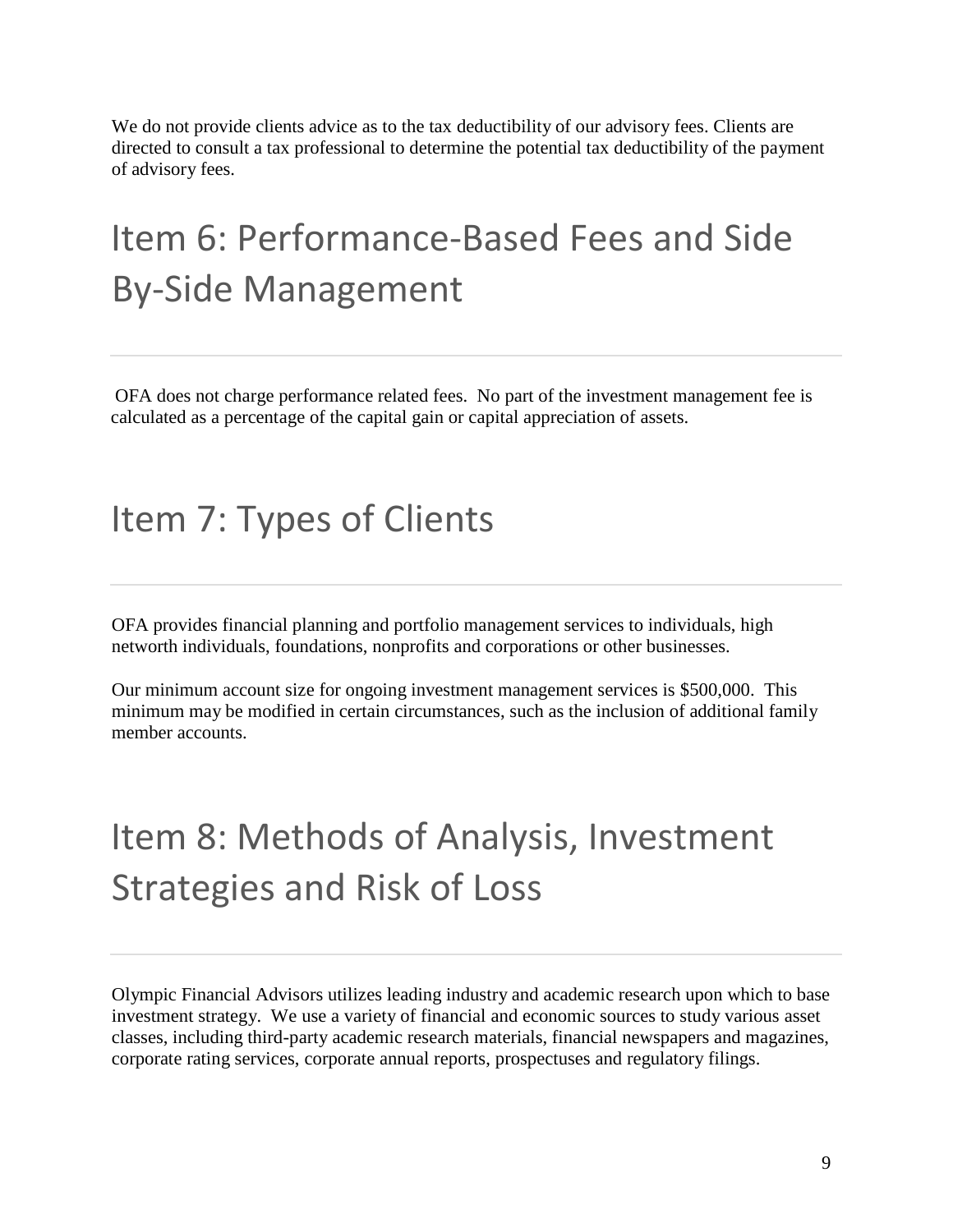These resources contribute to a two-pronged investment program which incorporates fundamental analysis to analyze investments and an investment philosophy which incorporates passive investment management.

#### **Fundamental analysis**

Fundamental analysis involves analyzing individual companies and their industry groups, such as a company's financial statements, details regarding the company's product line, the experience, and expertise of the company's management, and the outlook for the company's industry. The resulting data is used to measure the true value of the company's stock compared to the current market value. The risk of fundamental analysis is that information obtained may be incorrect and the analysis may not provide an accurate estimate of earnings, which may be the basis for a stock's value. If securities prices adjust rapidly to new information, utilizing fundamental analysis may not result in favorable performance.

#### **Passive Investment Management**

OFA believes asset allocation (as opposed to market timing and individual security selection) is the primary determinant of portfolio performance over the long term.

Our philosophy lends itself well to passive investment management. Passive investing involves building portfolios that are comprised of various distinct asset classes. The asset classes are weighted in a manner to achieve a desired relationship between correlation, risk and return. Funds that passively capture the returns of the desired asset classes are placed in the portfolio. The funds that are used to build passive portfolios are typically index mutual funds or exchange traded funds.

Passive investment management is characterized by low portfolio expenses (i.e. the funds inside the portfolio have low internal costs), minimal trading costs (due to infrequent trading activity), and relative tax efficiency (because the funds inside the portfolio are tax efficient and turnover inside the portfolio is minimal).

In contrast, active management involves a single manager or managers who employ some method, strategy or technique to construct a portfolio that is intended to generate returns that are greater than the broader market or a designated benchmark. Academic research indicates most active managers underperform the market.

We will, at times, also incorporate a core and satellite investment strategy with market-matching core investments complemented by select actively managed investments.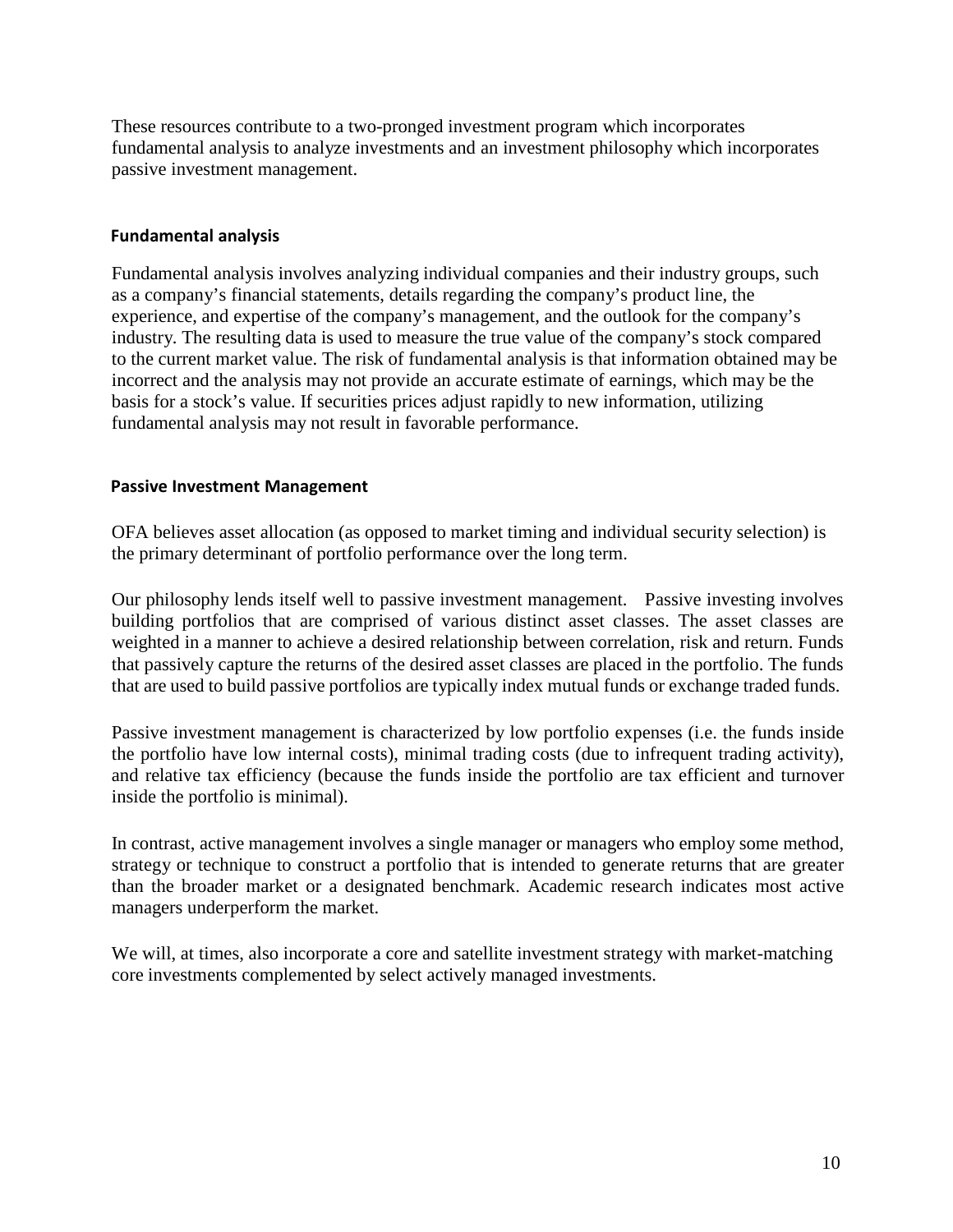#### **Material Risks Involved**

**All investing strategies we offer involve risk and may result in a loss of your original investment which you should be prepared to bear.** Many of these risks apply equally to stocks, bonds, commodities and any other investment or security. Material risks associated with our investment strategies are listed below.

**Market Risk:** Market risk involves the possibility that an investment's current market value will fall because of a general market decline, reducing the value of the investment regardless of the operational success of the issuer's operations or its financial condition.

**Strategy Risk:** The Adviser's investment strategies and/or investment techniques may not work as intended.

**Small and Medium Cap Company Risk:** Companies with small and medium market capitalizations are often more volatile and less liquid than investments in larger companies. Small and medium cap companies may face a greater risk of business failure, which could increase the volatility of the client's portfolio.

**Interest Rate Risk:** Bond (fixed income) prices generally fallwhen interest rates rise, and the value may fall below par value or the principal investment. The opposite is also generally true: bond prices generally rise when interest rates fall. In general, fixed income securities with longer maturities are more sensitive to these price changes. Most other investments are also sensitive to the level and direction of interest rates.

**Legal or Legislative Risk**: Legislative changes or Court rulings may impact the value of investments, or the securities' claim on the issuer's assets and finances.

**Inflation**: Inflation may erode the buying-power of your investment portfolio, even if the dollar value of your investments remains the same.

#### **Risks Associated with Securities**

Apart from the general risks outlined above which apply to all types of investments, specific securities may have other risks.

**Common stocks** may go up and down in price quite dramatically, and in the event of an issuer's bankruptcy or restructuring could lose all value. A slower-growth or recessionary economic environment could have an adverse effect on the price of all stocks.

**Corporate Bonds** are debt securities to borrow money. Generally, issuers pay investors periodic interest and repay the amount borrowed either periodically during the life of the security and/or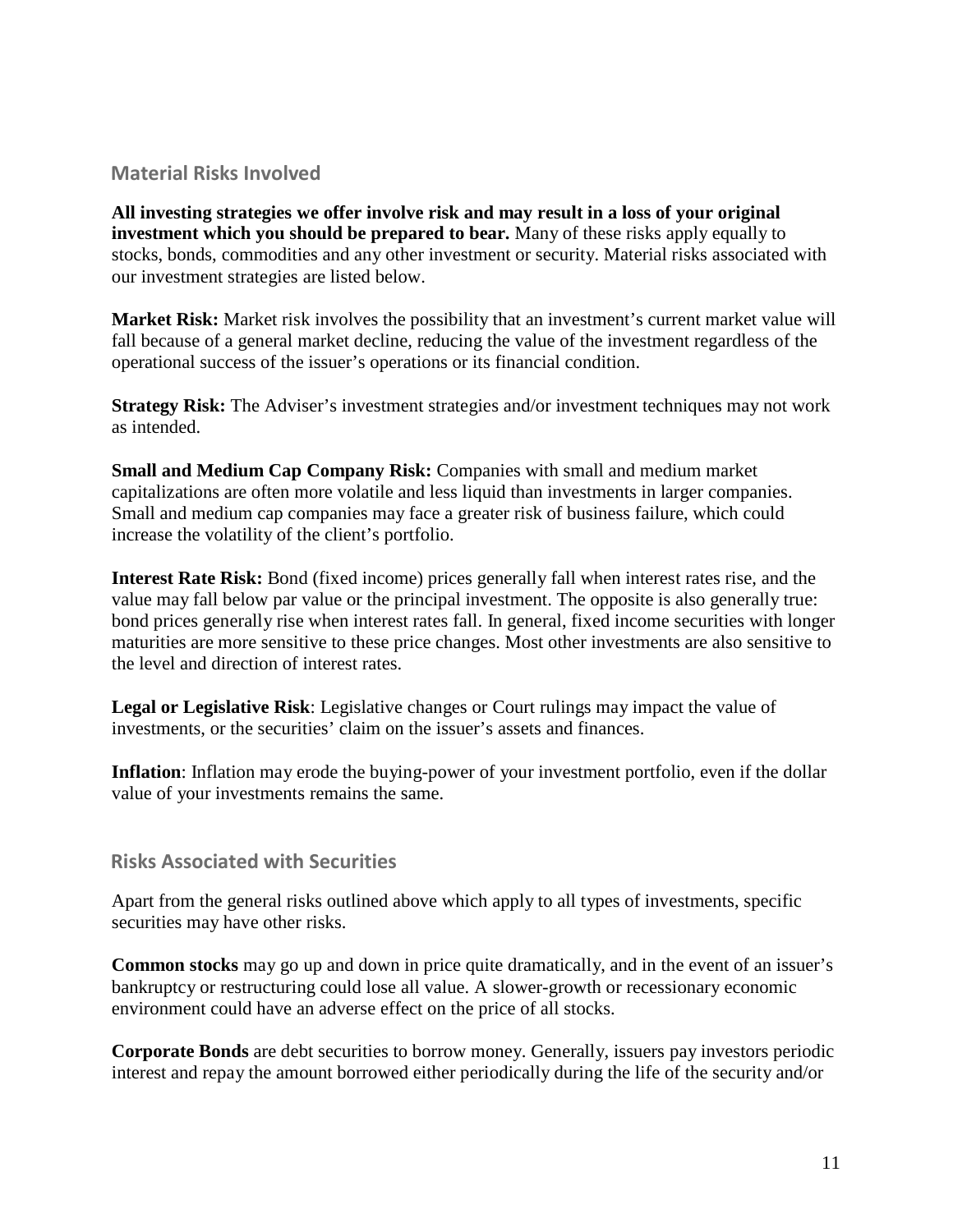at maturity. Alternatively, investors can purchase other debt securities, such as zerocoupon bonds, which do not pay current interest, but rather are priced at a discount from their face values and their values accrete over time to face value at maturity. The market prices of debt securities fluctuate depending on such factors as interest rates, credit quality, and maturity. In general, market prices of debt securities decline when interest rates rise and increase when interest rates fall. The longer the time to a bond's maturity, the greater its interest rate risk.

**Bank Obligations** including bonds and certificates of deposit may be vulnerable to setbacks or panics in the banking industry. Banks and other financial institutions are greatly affected by interest rates and maybe adversely affected by downturns in the U.S. and foreign economies or changes in banking regulations.

**Municipal Bonds** are debt obligations generally issued to obtain funds for various public purposes, including the construction of public facilities. Municipal bonds pay a lower rate of return than most other types of bonds. However, because of a municipal bond's tax-favored status, investors should compare the relative after-tax return to the after-tax return of other bonds, depending on the investor's tax bracket. Investing in municipal bonds carries the same general risks as investing in bonds in general. Those risks include interest rate risk, reinvestment risk, inflation risk, market risk, call or redemption risk, credit risk, and liquidity and valuation risk.

**Exchange Traded Funds** prices may vary significantly from the Net Asset Value due to market conditions. Certain Exchange Traded Funds may not track underlying benchmarks as expected. ETFs are also subject to the following risks: (i) an ETF's shares may trade at a market price that is above or below their net asset value; (ii) the ETF may employ an investment strategy that utilizes high leverage ratios; or (iii) trading of an ETF's shares may be halted if the listing exchange's officials deem such action appropriate, the shares are de-listed from the exchange, or the activation of market-wide "circuit breakers" (which are tied to large decreases in stock prices) halts stock trading generally.

**Investment Companies Risk:** When a client invests in open end mutual funds or ETFs, the client indirectly bears its proportionate share of any fees and expenses payable directly by those funds. Therefore, the client will incur higher expenses, many of which may be duplicative. In addition, the client's overall portfolio may be affected by losses of an underlying fund and the level of risk arising from the investment practices of an underlying fund (such as the use of derivatives). The Adviser has no control over the risks taken by the underlying funds in which clients invest.

**International Investing Risk:** International investing also involves special risks, including currency fluctuations, different financial accounting standards, and possible political and economic volatility.

**Real Estate Sector Risk:** Specific sector investing such as real estate can be subject to different and greater risks than more diversified investments. Declines in the value of real estate, economic conditions, property taxes, tax laws and interest rates all present potential risks to real estate investments.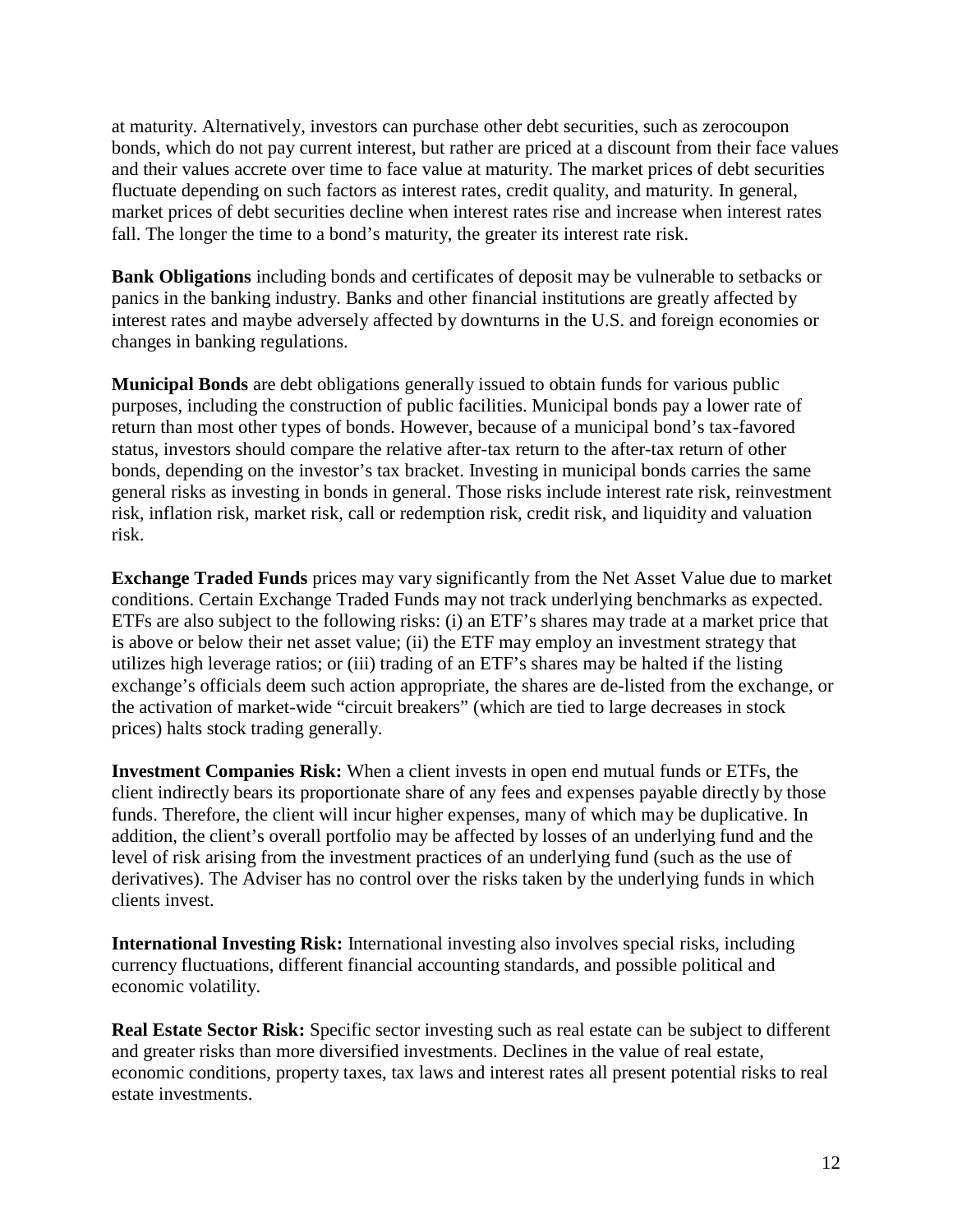## Item 9: Disciplinary Information

#### **Criminal or Civil Actions**

OFA and its management have not been involved in any criminal or civil action. We have no disciplinary disclosures.

#### **Administrative Enforcement Proceedings**

OFA and its management have not been involved in administrative enforcement proceedings.

#### **Self-Regulatory Organization Enforcement Proceedings**

OFA and its management have not been involved in legal or disciplinary events that are material to a client's or prospective client's evaluation of OFA or the integrity of its management.

# Item 10: Other Financial Industry Activities and Affiliations

Olympic Financial Advisors is an independent investment advisor, unaffiliated with any other financial institution or securities dealer or issuer.

No OFA employee is registered, or have an application pending to register, as a broker-dealer or a registered representative of a broker-dealer.

No OFA employee is registered, or have an application pending to register, as a futures commission merchant, commodity pool operator or a commodity trading advisor.

OFA does not have any related parties. As a result, we do not have a relationship with any related parties.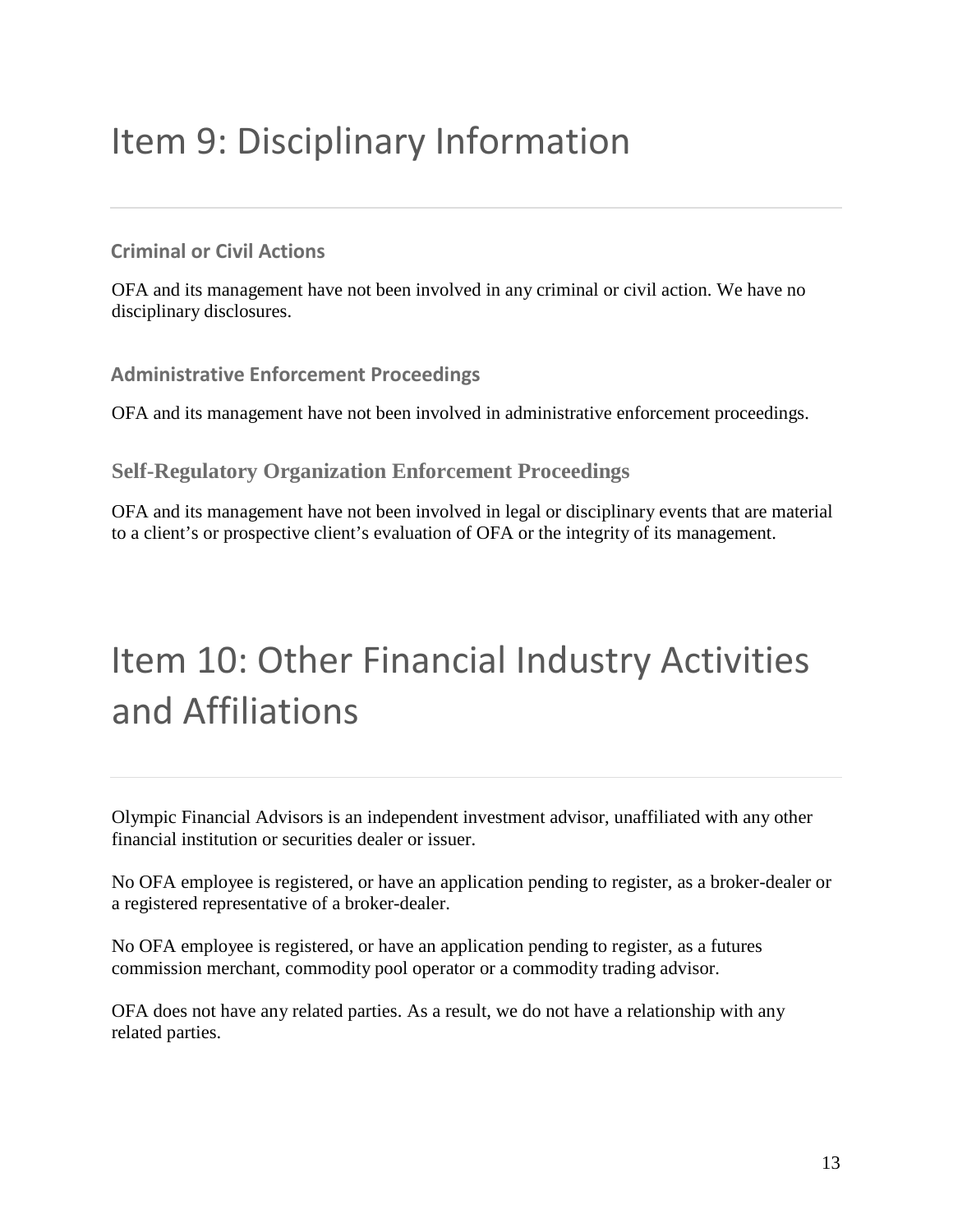Although we may refer our clients to other professionals such as attorneys or accountants for estate planning, tax issues or other matters, neither OFA nor its principals are affiliated with any law or accountancy firm.

OFA's sole source of compensation is from client fees. We do not receive compensation from any outside source. We do not have any conflicts of interest with any outside party.

#### **Recommendations or Selections of Other Investment Advisers**

OFA does not recommend or select other investment advisers for its clients and does not have any other business relationships with other advisers.

# Item 11: Code of Ethics, Participation or Interest in Client Transactions and Personal Trading

As a fiduciary, our firm and associates have a duty of utmost good faith to act solely in the best interests of each client. Our clients entrust us with their funds and personal information, which in turn places a high standard on our conduct and integrity. Our fiduciary duty is a core aspect of our Code of Ethics and is the foundation of all our client interactions.

#### **Code of Ethics Description**

This code does not attempt to identify all possible conflicts of interest, and literal compliance with each of its specific provisions will not shield associated persons from liability for personal trading or other conduct that violates a fiduciary duty to advisory clients. A summary of the Code of Ethics' Principles is outlined below.

• Integrity - Associated persons shall offer and provide professional services with integrity.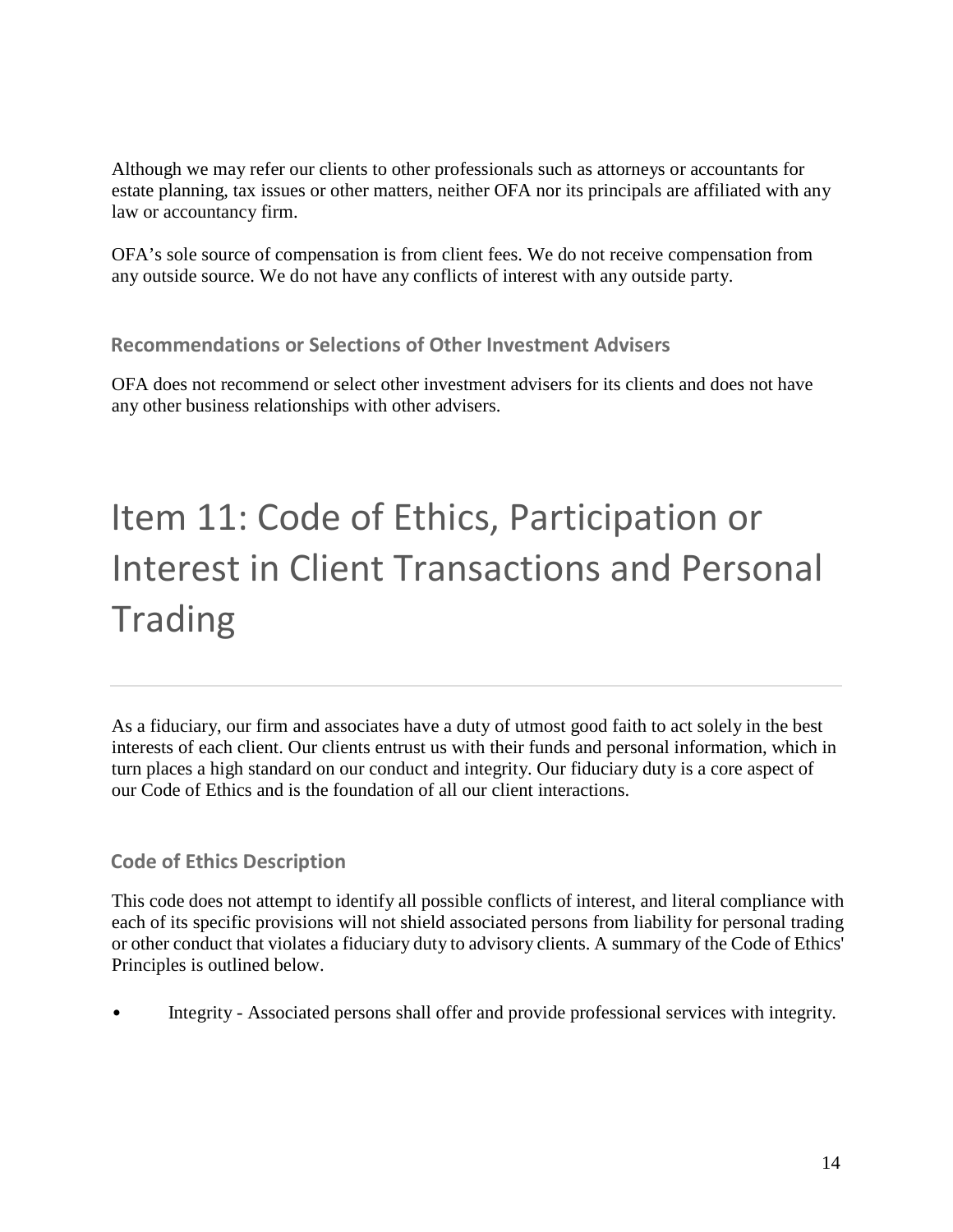- Objectivity Associated persons shall be objective in providing professional services to clients.
- Competence Associated persons shall provide services to clients competently and maintain the necessary knowledge and skill to continue to do so in those areas in which they are engaged.
- Fairness Associated persons shall perform professional services in a manner that is fair and reasonable to clients, principals, partners, and employers, and shall disclose conflict(s) of interest in providing such services.
- Confidentiality Associated persons shall not disclose confidential client information without the specific consent of the client unless in response to proper legal process, or as required by law.
- Professionalism Associated persons' conduct in all matter shall reflect credit of the profession.
- Diligence Associated persons shall act diligently in providing professional services.

We periodically review and amend our Code of Ethics to ensure that it remains current, and we require all firm access persons to attest to their understanding of and adherence to the Code of Ethics at least annually. Our firm will provide a copy of our Code of Ethics to any client or prospective client upon request.

**Investment Recommendations Involving a Material Financial Interest and Conflicts of Interest**

Neither our firm, its associates nor any related person is authorized to recommend to a client, or effect a transaction for a client, involving any security in which our firm or a related person has a material financial interest, such as in the capacity as an underwriter, adviser to the issuer, etc.

#### **Advisory Firm Purchase of Same Securities Recommended to Clients and Conflicts of Interest**

Our firm and its "related persons" may buy or sell securities similar to, or different from, those we recommend to clients for their accounts. In an effort to reduce or eliminate certain conflicts of interest involving the firm or personal trading, our policy may require that we restrict or prohibit associates' transactions in specific reportable securities transactions. Any exceptions or trading pre-clearance must be approved by the firm principal in advance of the transaction in an account, and we maintain the required personal securities transaction records per regulation.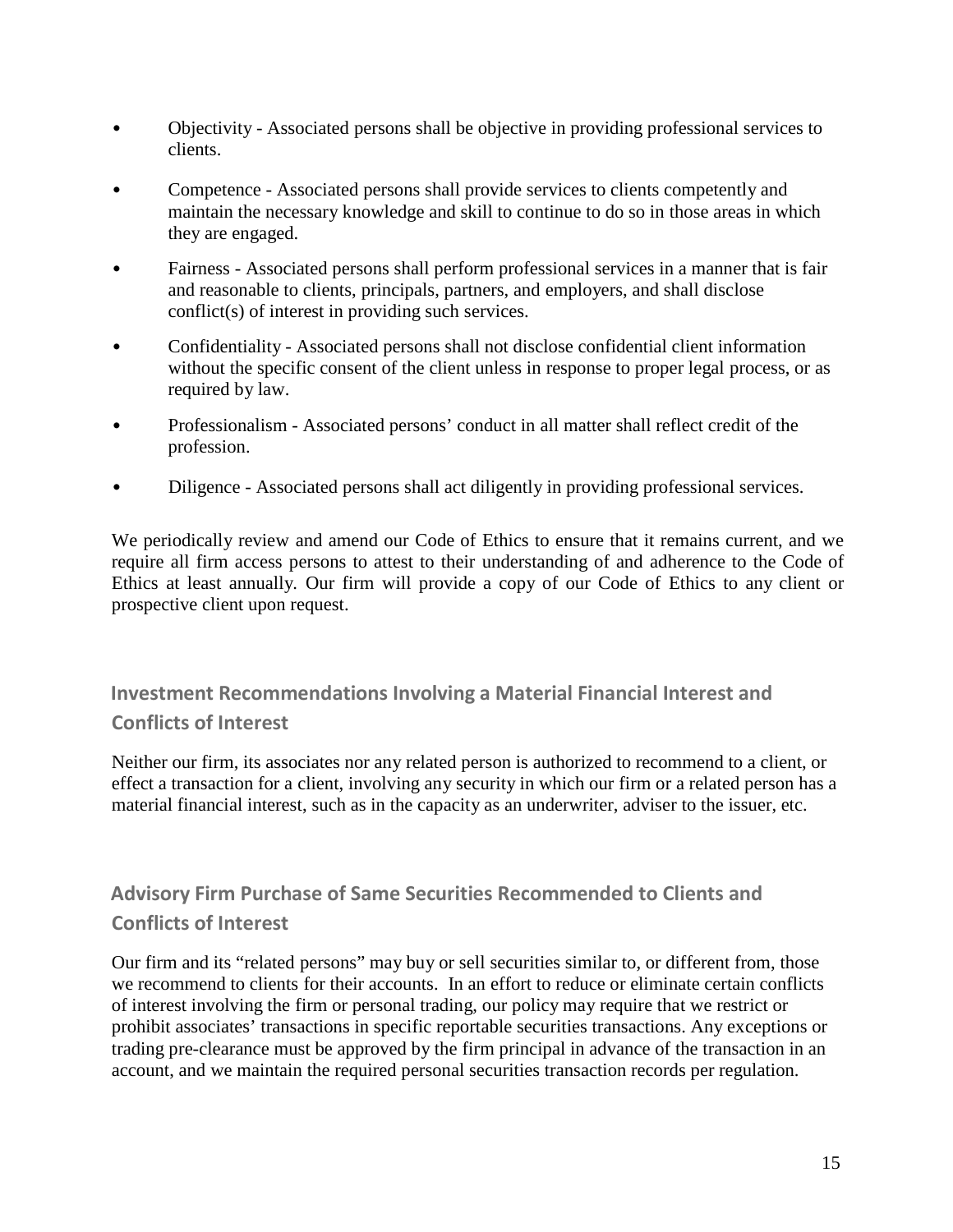**Trading Securities At/Around the Same Time as Client's Securities**

From time to time, our firm or its "related persons" may buy or sell securities for themselves at or around the same time as clients. We will not trade non-mutual fund securities 5 days prior to the same security for clients.

## Item 12: Brokerage Practices

**Factors Used to Select Custodians and/or Broker-Dealers**

While Olympic Financial Advisors, LLC recommends Shareholder Services Group ("SSG") as custodian and broker-dealer, we do not have an affiliation with any Broker-Dealers. No broker supervises OFA, its agents or activities. Neither the firm nor any associate is registered with or supervised by the custodian. We may also make specific custodian recommendations based on need for such services. We recommend custodians based on the reputation and services provided by the firm.

#### **1. Research and Other Soft-Dollar Benefits**

We currently do not receive soft dollar benefits. Shareholder Services Group makes available to OFA certain products and services that benefit OFA but may not directly benefit clients. Some of these products and services assist OFA in managing and administering client accounts. These include software and other technology that provides access to client account data (such as trade confirmations and account statements), facilitating trade execution, providing research, pricing and other market data, facilitating OFA fees from its client accounts and assisting with client reporting.

#### **2. Brokerage for Client Referrals**

We receive no referrals from a broker-dealer or third party in exchange for using that broker-dealer or third party.

#### **3. Clients Directing Which Broker/Dealer/Custodian to Use**

We do recommend Shareholders Service Group for clients to use, however, clients may custody their assets at a custodian of their choice. Clients may also direct us to use a specific brokerdealer to execute transactions. By allowing clients to choose a specific custodian, we may be unable to achieve most favorable execution of client transaction and this may cost clients money versus using a lower-cost custodian.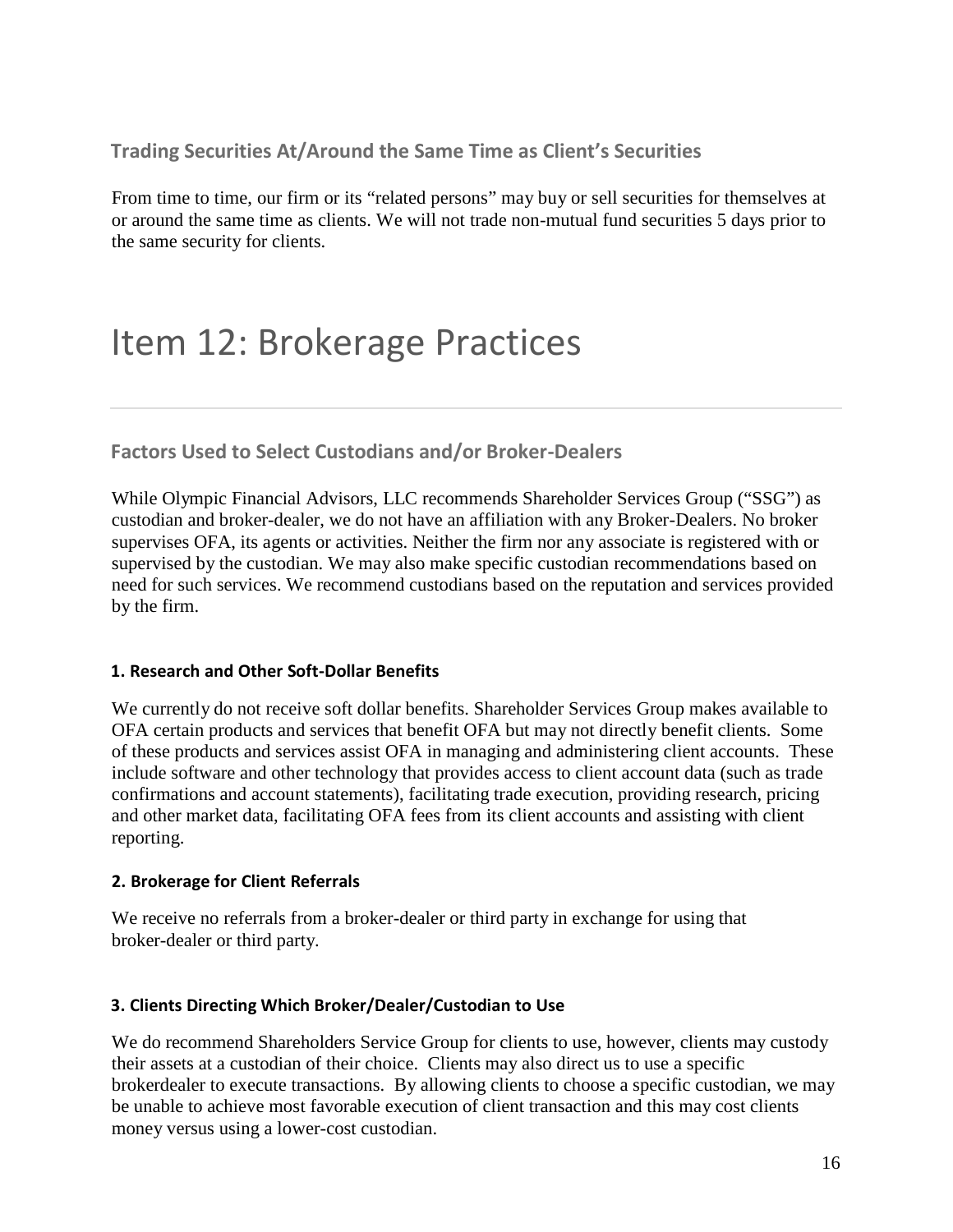#### **Aggregating (Block) Trading for Multiple Client Accounts**

Investment advisers may elect to purchase or sell the same securities for several clients at approximately the same time when they believe such action may prove advantageous to clients. This process is referred to as aggregating orders, batch trading or block trading. We do not engage in block trading. It should be noted that implementing trades on a block or aggregate basis may be less expensive for client accounts; however, it is our trading policy is to implement all client orders on an individual basis. Therefore, we do not aggregate or "block" client transactions. Considering the types of investments we hold in advisory client accounts, we do not believe clients are hindered in any way because we trade accounts individually. This is because we develop individualized investment strategies for clients and holdings will vary. Our strategies are primarily developed for the long-term and minor differences in price execution are not material to our overall investment strategy.

### Item 13: Review of Accounts

Client accounts with the Investment Management Service will be reviewed on at least a quarterly basis by Bill Beezley, Principal and CCO. The account is reviewed with regards to your investment policies and risk tolerance levels. Events that may trigger a special review would be unusual performance, addition or deletions of client-imposed restrictions, excessive drawdown, volatility in performance, or buy and sell decisions from the firm or per client's needs.

Clients will receive trade confirmations from the broker(s) for each transaction in their accounts as well as quarterly statements and annual tax reporting statements from their custodian showing all activity in the accounts, such as receipt of dividends and interest.

OFA will provide written reports to investment management clients on a quarterly basis. We urge clients to compare these reports against the account statements you receive from your custodian.

# Item 14: Client Referrals and Other Compensation

OFA does not receive any economic benefit, directly or indirectly from any third party for advice rendered to our clients. Nor do we directly or indirectly compensate any person who is not advisory personnel for client referrals.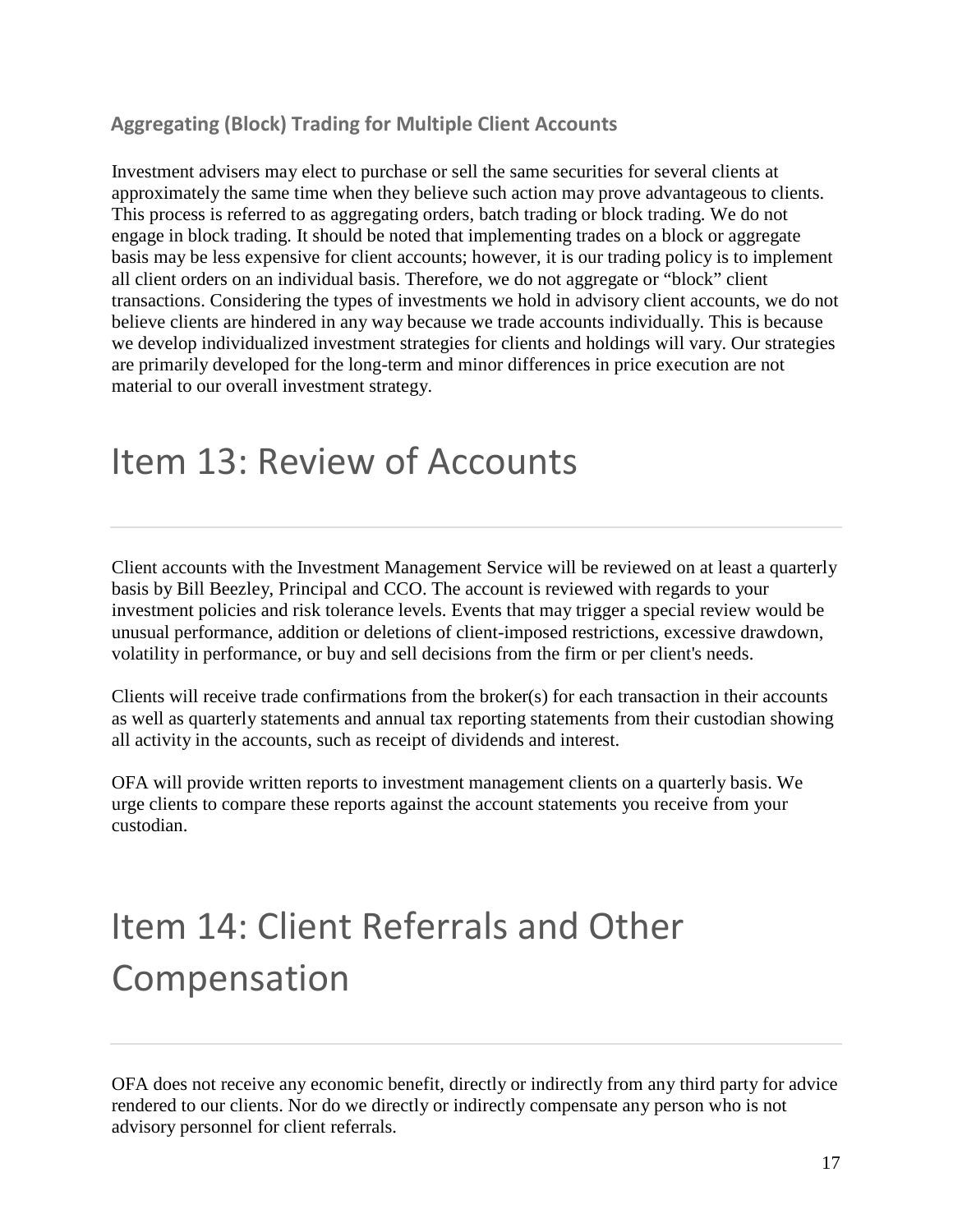## Item 15: Custody

OFA does not accept custody of client funds. Clients should receive at least quarterly statements from the broker dealer, bank or other qualified custodian that holds and maintains client's investment assets. We urge you to carefully review such statements and compare such official custodial records to the account statements or reports that we may provide to you. Our statements or reports may vary from custodial statements based on accounting procedures, reporting dates, or valuation methodologies of certain securities.

For client accounts in which OFA directly debits your advisory fee:

- i. OFA will send a copy of its invoice to the custodian at the same time that it sends you a copy.
- ii. The custodian will send at least quarterly statements to you showing all disbursements for the account, including the amount of the advisory fee.
- iii. The client will provide written authorization to OFA, permitting us to be paid directly from your accounts held by the custodian.

OFA is not affiliated with the custodian. The custodian does not supervise the advisor, its agents or activities.

### Item 16: Investment Discretion

For those client accounts where we provide investment management services, we maintain discretion over client accounts with respect to securities to be bought and sold and the amount of securities to be bought and sold. Investment discretion is explained to you in detail when an advisory relationship has commenced. At the start of the advisory relationship, you will execute a Limited Power of Attorney, which will grant our firm discretion over the account.

Additionally, the discretionary relationship will be outlined in the advisory contract and signed by the client. Clients may impose reasonable restrictions on investing in certain securities, types of securities, or industry sectors.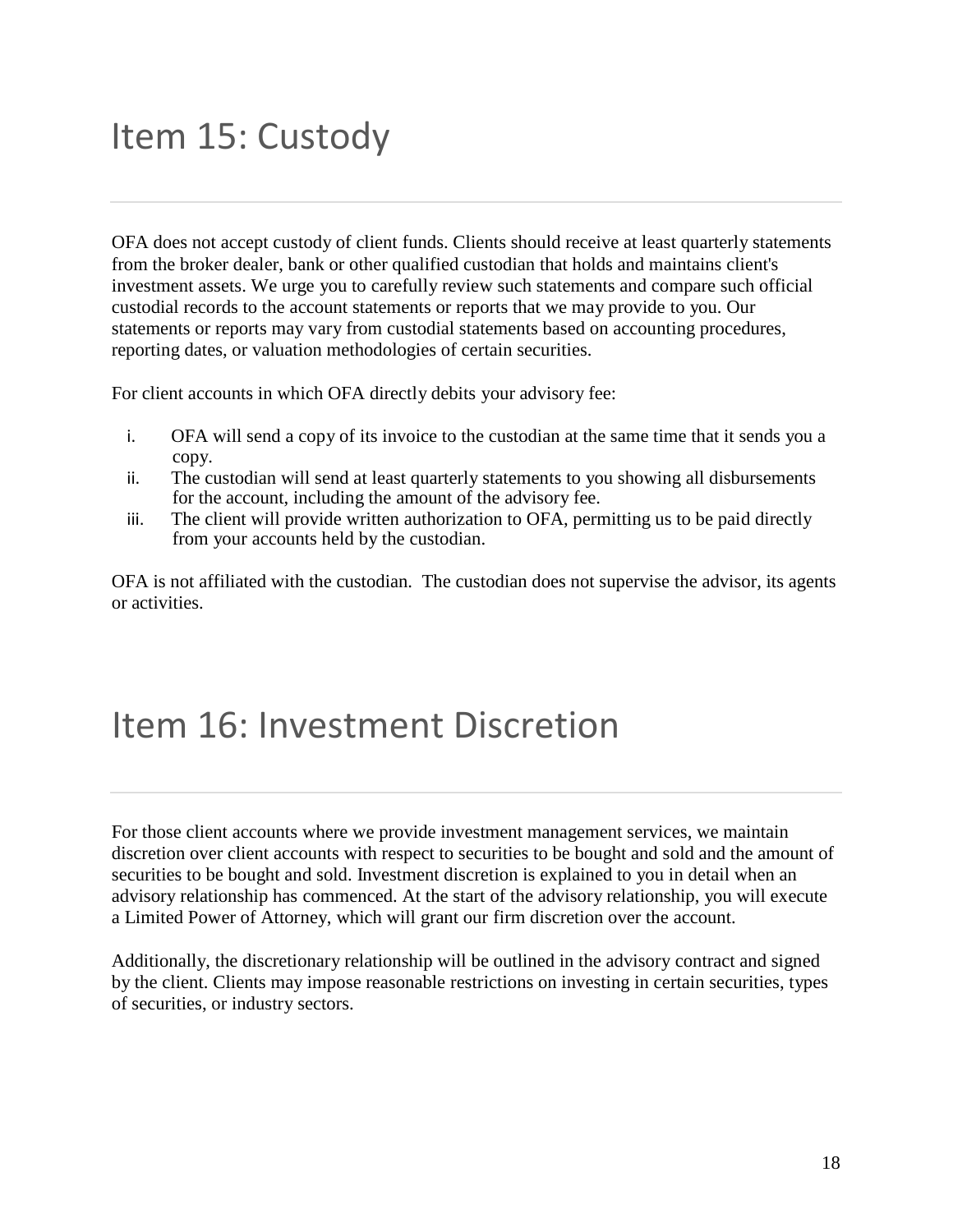## Item 17: Voting Client Securities

We do not vote client proxies. Therefore, you maintain exclusive responsibility for: (1) voting proxies, and (2) acting on corporate actions pertaining to the client's investment assets. You shall instruct your qualified custodian to forward to you copies of all proxies and shareholder communications relating to your investment assets. If you would like our opinion on a particular proxy vote, you may contact us at the number listed on the cover of this brochure.

In most cases, you will receive proxy materials directly from the account custodian. However, in the event we were to receive any written or electronic proxy materials, we would forward them directly to you by mail, unless you have authorized our firm to contact you by electronic mail, in which case, we would forward you any electronic solicitation to vote proxies.

### Item 18: Financial Information

Registered Investment Advisers are required in this Item to provide you with certain financial information or disclosures about our financial condition. We have no financial commitment that impairs our ability to meet contractual and fiduciary commitments to clients, and we have not been the subject of a bankruptcy proceeding. OFA does not have custody of client funds or securities or require or solicit prepayment of more than \$500 in fees per client six months or more in advance.

# Item 19: Requirements for State-Registered Advisers

For further information involving firm principal executive and management personnel, our business activities as well as material conflicts of interest, please refer to areas previously disclosed in Items 6 and 9 through 11, as well as the accompanying Form ADV Part 2B brochure supplement that immediately follows this page (e.g., formal education information and avoidance of performance-based fee compensation). Per Item 10 of this brochure, neither the firm nor a member of its management has a material relationship with the issuer of a security.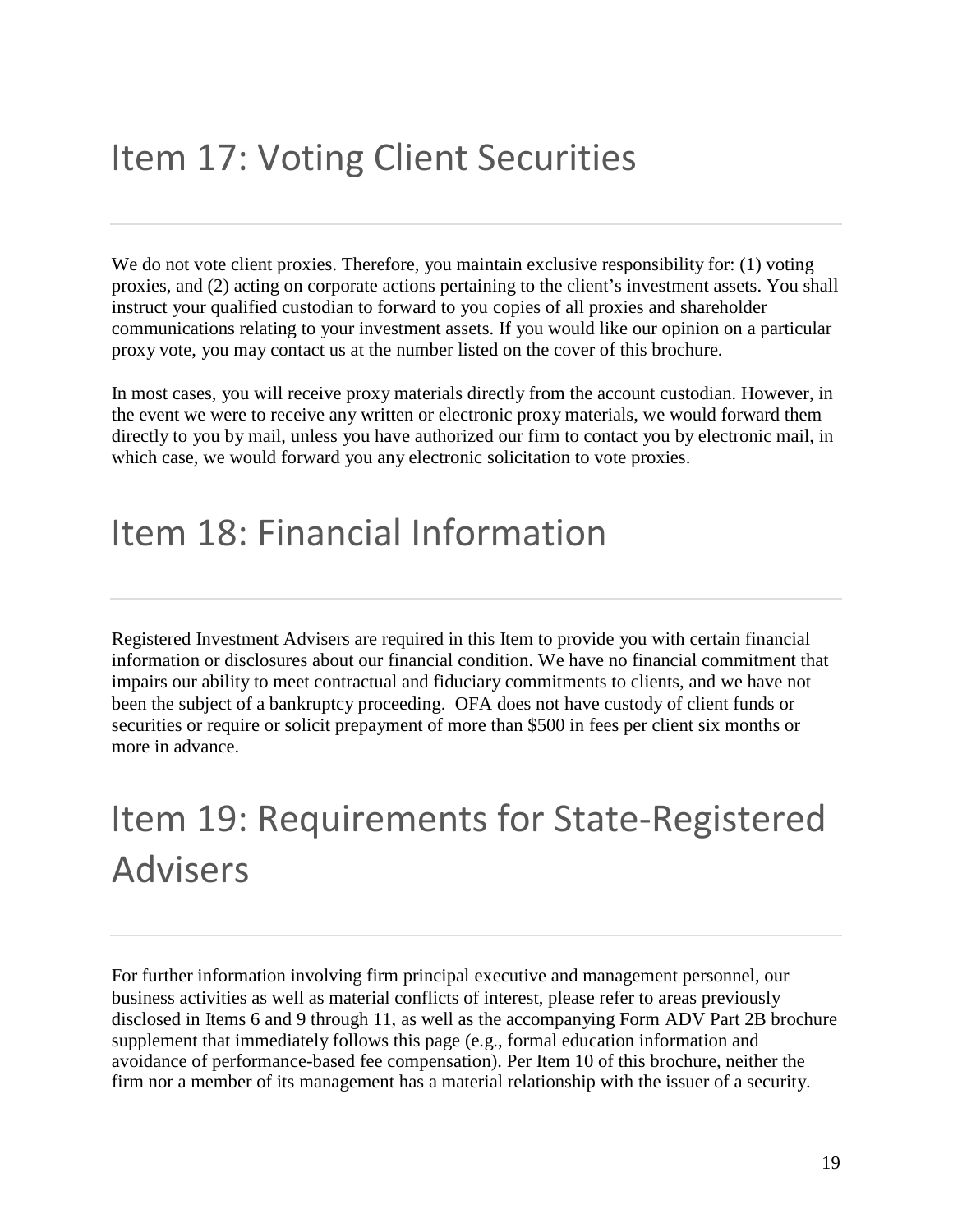### Item 1: Cover Page



### Olympic Financial Advisors, LLC

511 Blaine St. Port

Townsend, WA

(360) 390-8613

Form ADV Part 2B – Brochure Supplement

*For*

#### **William Patrick ("Bill") Beezley**

Owner and Chief Compliance Officer

This brochure supplement provides information about Bill Beezley that supplements the Olympic Financial Advisors, LLC ("OFA") brochure. A copy of that brochure precedes this supplement. Please contact Bill Beezley if the OFA brochure is not included with this supplement or if you have any questions about the contents of this supplement. Additional information about Bill Beezley is available on the SEC's website at www.adviserinfo.sec.gov which can be found using the identification number 1277412.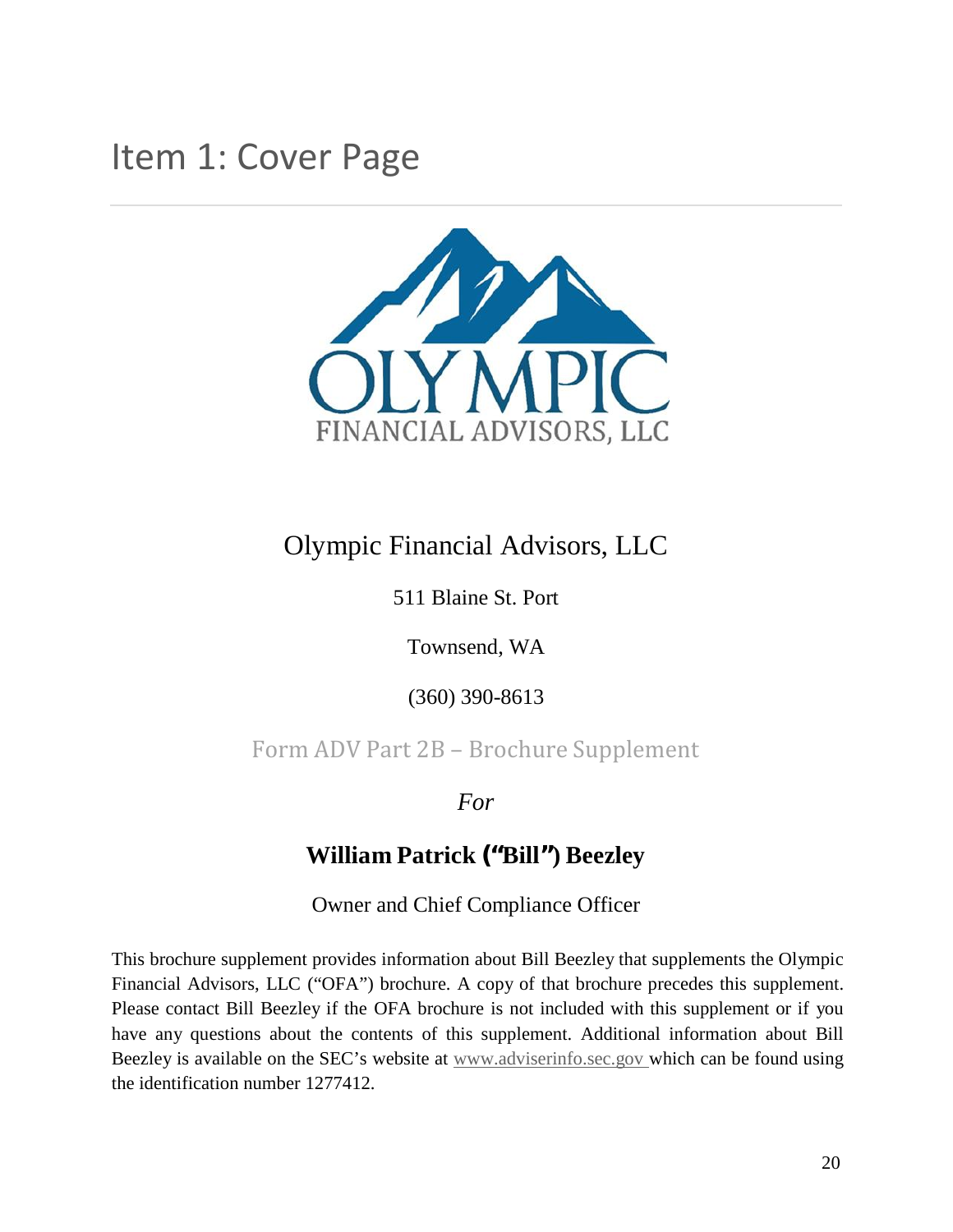# Item 2: Educational Background and Business Experience

**William Patrick Beezley**

Born: 1963

**Educational Background**

• 1986 – Bachelor of Arts - Economics, University of Missouri - Columbia

**Business Experience**

- 04/2016 Present: Olympic Financial Advisors, LLC, Owner and CCO
- 01/2010 01/2019: East Jefferson Fire Rescue, Public Information Officer
- 01/2001 08/2007: JP Morgan Retirement Plan Services, Vice President

### Item 3: Disciplinary Information

No management person at Olympic Financial Advisors, LLC has ever been involved in an arbitration claim of any kind or been found liable in a civil, self-regulatory organization, or administrative proceeding.

### Item 4: Other Business Activities

Bill Beezley is not engaged in any investment-related business or occupation (other than this advisory firm).